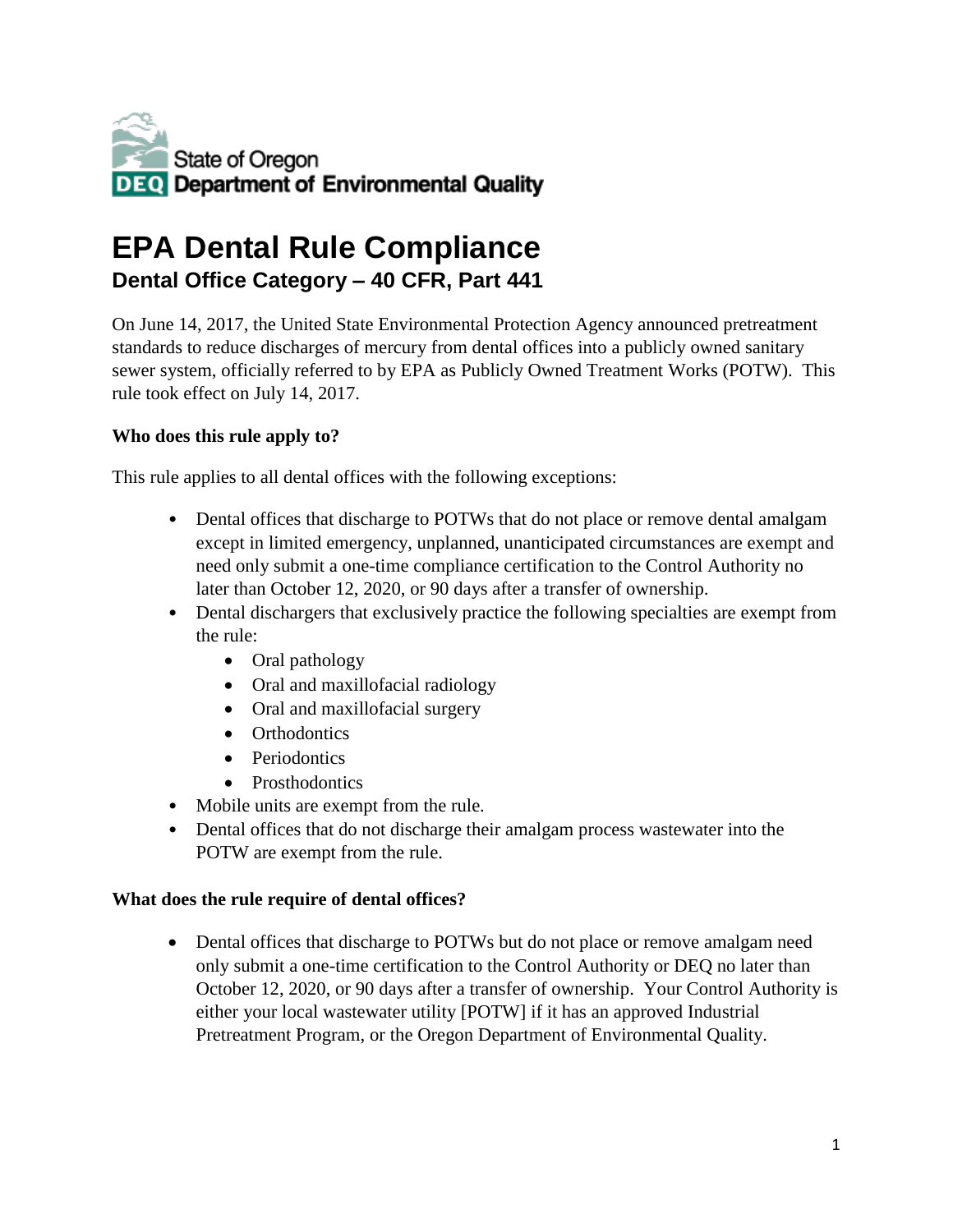- Dental offices that place or remove amalgam must operate and maintain an amalgam separator and must not discharge scrap amalgam to the POTW (e.g., by disposing of amalgam via sink drains or toilets).
- Dental offices that are required to have amalgam separators are prohibited from using certain kinds of line cleaners that are oxidizing or acidic, including but not limited to bleach, chlorine, iodine or peroxide. The line cleaners used must have a pH range of  $6.0 - 8.0.$
- Existing dental dischargers (dental offices that were in operation before July 14, 2017) must comply with the rule by July 14, 2020.
- New dental dischargers (dental offices that begin operating on or after July 14, 2017) must comply with the rule immediately.
- Existing amalgam separators must be properly maintained and may be operated for their lifetime or ten years from the effective date of the rule (June 14, 2027), whichever is shorter. When a separator needs replacement, or the ten-year period has passed and the separator does not meet the standard of the final rule, a dental office must replace the separator with one that meets ISO 11143 (or ANSI/ADA 108-2009) standard (or equivalent) and a One-Time Compliance Report.
- Deadline to Submit One-Time Compliance Report- For existing dental dischargers, a One-Time Compliance Report must be submitted to the Control Authority or DEQ no later than October 12, 2020, or 90 days after a transfer of ownership. For new dental dischargers, a One-Time Compliance Report must be submitted to the Control Authority or DEQ no later than 90 days following the introduction of wastewater into a POTW.
- The Dental facility subject to this rule must maintain documents and make available for inspection in either physical or electronic form for a minimum of three years.
	- 1. Documents related to inspection of amalgam separators and follow-up actions;
	- 2. Documentation of amalgam retaining container or replacement, including date, if applicable;
	- 3. Documents related to dental amalgam pickup or shipment for proper disposal by a licensed storage or disposal facility;
	- 4. Documentation of any repair or replacement of an amalgam separator or device;
	- 5. Manufacturer's Current operating manual for the device in place.

#### **What form is used for the One-Time Compliance Report?**

DEQ has developed a single form, [One-Time Compliance Report for Dental Dischargers,](https://www.oregon.gov/deq/FilterDocs/wqpindCompDental.pdf) for use by all dental offices required to submit a One-Time Compliance Report or One-Time Certification to their Control Authority or DEQ for compliance with the Dental Office Categorical Regulations.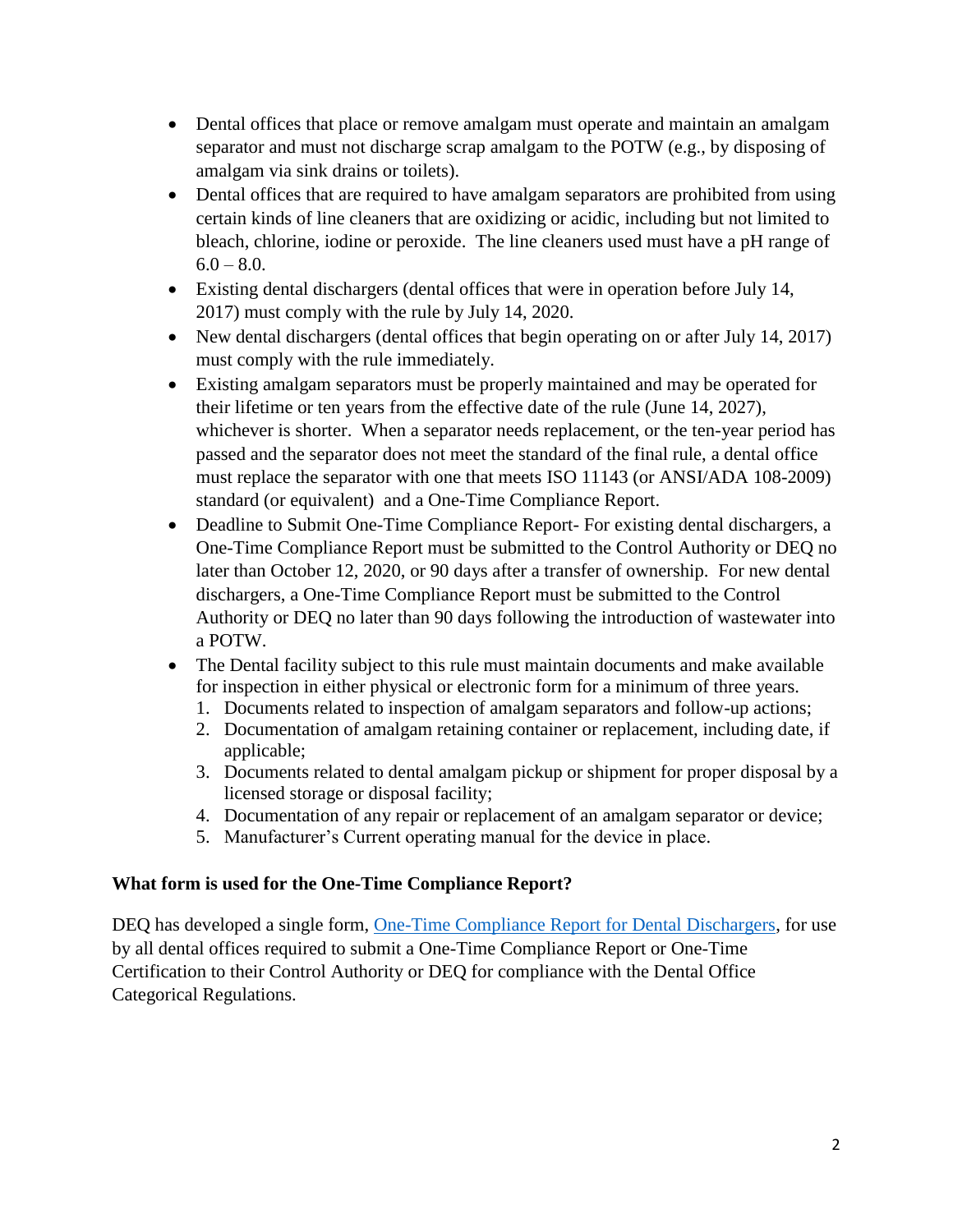#### **How do I know where to send my One-Time Compliance Report?**

1. See the [Contributing Municipalities spreadsheet](http://www.michigan.gov/documents/deq/wrd-ipp-municipalities-potws_601040_7.xlsx) below. If your municipality is served by a POTW with an approved Industrial Pretreatment Program, the name of the Control Authority and mailing address will be on the spreadsheet.

2. If your municipality is not listed, the Oregon DEQ is your Control Authority. Send your completed form to the following address:

Etsegenet Belete Oregon DEQ Pretreatment Program 700 NE Multnomah St. Suite #600 Portland OR 97232

Related Links: [Fact Sheet: Effluent Limitations Guidelines and Standards for Dental Offices \(PDF\)](https://www.epa.gov/sites/production/files/2016-12/documents/dental-elg_final_fact-sheet_12-2016.pdf) [EPA Dental Effluent Guidelines](https://www.epa.gov/eg/dental-effluent-guidelines) [Dental Amalgam Rule \(June 14, 2017\)](https://www.ecfr.gov/cgi-bin/text-idx?mc=true&node=pt40.32.441&rgn=div5) [Frequently Asked Questions on the Dental Office Category Rule](https://www.epa.gov/sites/production/files/2017-12/documents/dental-office-category_frequent-questions_nov-2017.pdf)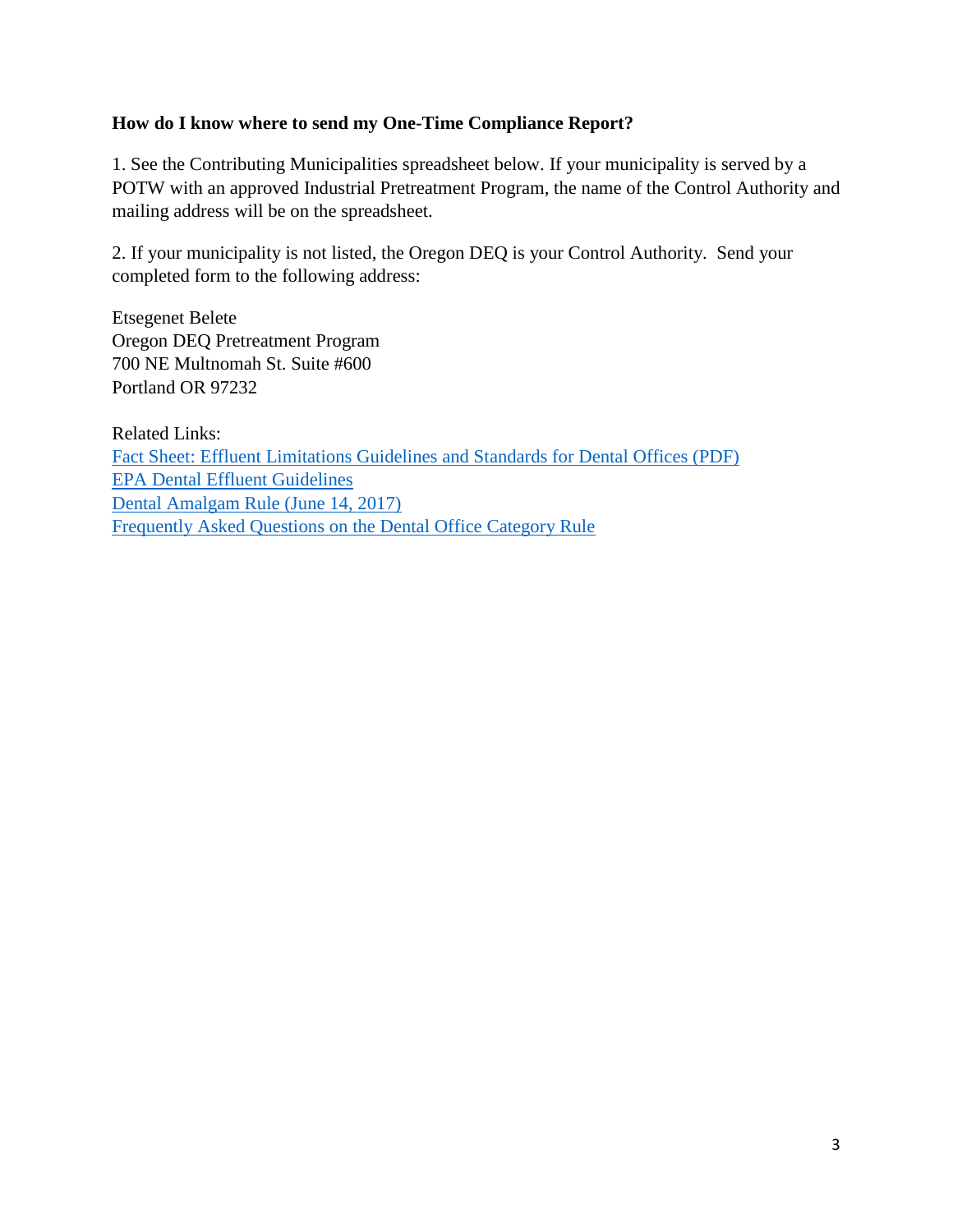# **Control Authority Contacts and Mailing Addresses for Dental Rule Compliance Reporting**

| <b>Permittee</b>                                     | <b>Name</b>                | <b>Address</b>                                         | <b>Email</b>                       | Telephone No.         |
|------------------------------------------------------|----------------------------|--------------------------------------------------------|------------------------------------|-----------------------|
| City of Albany                                       | David Gilbey               | 310 Waverly Dr. NE, Albany OR 97321                    | David.Gilbey@cityofalbany.net      | 541-497-6223          |
| City of Bend                                         | <b>Christina Davenport</b> | 62975 Boyd Acres Rd, Bend OR 97701                     | cdavenport@bendoregon.gov          | 541-323-8540          |
| City of Canby                                        | Daryll Hughes              | PO Box 930, Canby OR 97013                             | hughesd@ci.canby.or.us             | 503-266-0647          |
| Clackamas County<br><b>WES</b>                       | <b>Curtis Barton</b>       | 15941 S. Agnes Ave., Bldg. B, Oregon City,<br>OR 97045 | curtisb@co.clackamas.or.us         | 503-742-4615          |
| City of Corvallis                                    | <b>Shane Sinclair</b>      | PO Box 1083, Corvallis OR 97339                        | shane.sinclair@corvallisoregon.gov | 541-766-6720          |
| City of Dallas                                       | Gene Green                 | 187 SE Court St, Dallas OR 97338                       | gene.green@dallasor.gov            | 503-831-3555          |
| City of Eugene                                       | Michelle Miranda           | 410 River Ave, Eugene OR 97404                         | Michelle.L.Miranda@ci.eugene.or.us | 541-682-8615          |
| City of Grants Pass                                  | Chris Soy                  | 1200 SW Greenwood Ave, Grants Pass OR                  | $\cos 9$ grantspassor egon.gov     | 541-450-6123          |
| City of Gresham                                      | Julia Crown                | 1333 NW Eastman Pkwy, Gresham OR 97030                 | julia.crown@greshamoregon.gov      | 503-618-2803          |
| City of Klamath<br>Falls                             | Arjen DeHoop               | PO Box 237, Klamath Falls OR 97601                     | adehoop@ci.klamath-falls.or.us     | 541-851-2402          |
| City of<br>McMinnville                               | Matt Young                 | 3500 NE Clearwater Dr, McMinnville OR<br>97128         | Matt. Young@mcminnvilleoregon.gov  | 503-434-7313          |
| City of Medford                                      | <b>Robert Corliss</b>      | 1100 Kirtland Rd, Central Point OR 97502               | Robert.Corliss@cityofmedford.org   | 541-774-2750          |
| City of Newberg                                      | April Catan                | 2301 Wynooski Rd, Newberg OR 97132                     | april.catan@newbergoregon.gov      | 503-537-1252<br>x0224 |
| City of Portland<br><b>BES</b>                       | Rachel Wall                | 6543 N Burlington Ave, Portland OR 97203               | DentalAmalgam@portlandoregon.gov   | 503-823-5600          |
| City of Redmond                                      | Corissa Homes              | 3100 NW 19th Street, Redmond OR 97756                  | corissa.holmes@ci.redmond.or.us    | 541-504-5074          |
| Roseburg Urban<br>Sanitary Authority,<br><b>RUSA</b> | <b>Randy Turner</b>        | 3485 W Goedeck Rd, Roseburg, OR 97471                  | randy.turner@ch2m.com              | 541-673-6570          |